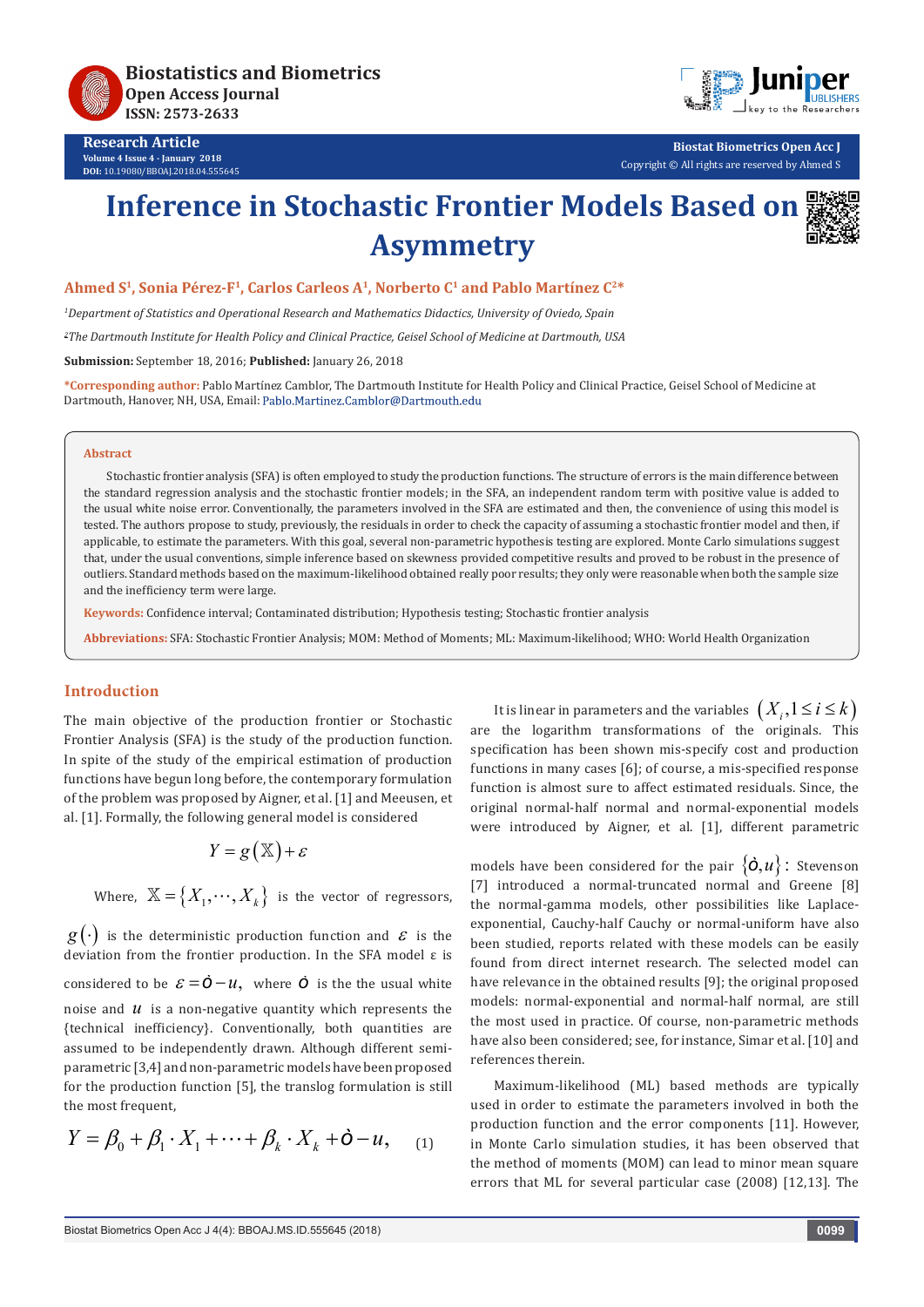usual procedure estimates - when it is possible- the specific frontier parameters and then computes the *p-values.* When the parameters cannot be computed, it is assumed that the stochastic frontier model (SFM) is not adequate. In spite of the huge number of published works dealing with frontier models and related problems, hypothesis testing has been less considered in the specialized literature: via Monte Carlo simulations, Coelli [11] concluded that both the likelihood-ratio and Wald based tests obtained incorrect size while method based on the third moment of the ordinary square error regression obtained an adequate size; recently, Simar & Wilson [14] proposed to use bootstrap method in order to develop inferences for the parameters involved in the SFM; their method provides useful information about inefficiency and model parameters irrespective of whether residuals have the skewness in the desired direction; Kuosmanen & Fosgerau [15] proposed to evaluate the SFM validity from the skewness of the regression residuals.

Once the regression parameters of equation (1) have been estimated, the main difference between the stochastic frontier and the usual linear regression models is the residuals structure. Notice that, the given an adequate dataset, the observed residuals

are not drawn from  $\varepsilon$  but from  $\varepsilon - \mathbb{E}[\varepsilon] (= \varepsilon + \mathbb{E}[u]).$ Hence, the (expected) observed effect of the so-called technical inefficient term is a slight asymmetry on the residuals. In this work, and with a similar approach to Kuosmanen & Fosgerau [15], the authors propose to use residuals skewness in order to test where this asymmetry can be detected. With this goal two difference measures are considered: on other hand, one based

on  $\mathcal{P}\{\varepsilon \leq -\mathbb{E}[u]\}\$ and, on the other hand, one based on the

third central moment,  $\mathcal{M}_3 = \mathbb{E}\Big[\big(\varepsilon - \mathbb{E}[\varepsilon]\big)^3\Big]$ . Additionally, the

relationship between  $\mathcal{P}\{\varepsilon \leq -\mathbb{E}[u]\}$  and the inefficiency term is used in order to propose a slight modification on the MOM procedure which, via Monte Carlo simulations, is proved to be more robust than the rest of the studied methods in the presence of outliers.

Rest of the paper is organized as follows: section 2 is devoted to point out some brief remarks about the available software. Theoretical aspects of the proposed measures are exposed in section 3. Performance of four different tests are studied via Monte Carlo simulations in section 4; three different scenarios were considered: normal-half normal, contaminated normalhalf normal and the well-known WHO data structure with normal-half normal residuals. In section 5 the WHO data are directly analyzed and, finally, in section 6, the obtained results are discussed.

#### **Software**

As in the rest of scientific fields, statistical advances are closely related with the computational developing. In addition,

the popularization of a particular statistical procedure strongly depends on the characteristic of the available software. Currently, there exist several programs and routines for stochastic frontier and efficiency analysis, the most general being LIMDEP/NLOGIT and Stata. In addition, the freeware program, FRONTIER 4.1, developed by Tim Coelli (it can be easily found on the web) can also be used for a small range of stochastic frontier models. Unfortunately, FRONTIER is quite old; however, a version of FRONTIER 4.1 in the free environment of R has been developed by Arne Henningsen. In addition, Belotti et al. have written some new routines for Stata. Christopher Parmeter has written some additional code in R. LIMDEP has included an extensive package for frontier modeling since the mid 1980s. New features and models are added to LIMDEP on an ongoing basis. Recently, Wilson [16] developed the R package FEAR for computing nonparametric efficiency estimates, making inference, and testing hypotheses in frontier models.

# **Inference based on asymmetry**

**Hypothesis testing:** There are different ways to parameterize the stochastical frontiers models, among the most commonly used

terms are  $\lambda = \sqrt{\mathbb{V}\big[u\big]} / \mathbb{V}\big[\mathbf{\hat{o}}\big]$  and  $\gamma = \mathbb{V}\big[u\big]/\big(\mathbb{V}\big[u\big] + \mathbb{V}\big[\mathbf{\hat{o}}\big]\big)$ (in the normal-half normal model; where ufollows a  $\mathcal{N}^+(0, \sigma_u), \mathbb{V}[u]$  , is replaced by  $\sigma_u^2$  . Notice that, due to the fact that  $\lambda$  relates the variance of the perturbance from the inefficiency term  $(u)$  with the variance of the white noise perturbance (*ò*), not with the total production measured; its value is not directly associated with the production inefficiency but with the global system inefficiency; i.e., the value of  $\lambda$  is affected by the capacity of the production function to predict the optimal production. Hence, in order to determinate the pertinence of applying an SFA, previously we must check if the available data provided enough statistical power to perform the testing,

$$
\begin{cases} H_0: \lambda = 0\\ H_1: \lambda > 0 \end{cases}
$$
 (2)

In practice, model (1) is transformed to obtain a new model in which, as usual, a zero-mean perturbance is involved,

$$
Y = \beta_0 + \beta_1 \cdot X_1 + \dots + \beta_k \cdot X_k + \mathbf{\dot{o}} - u
$$

$$
= \alpha_0 + \beta_1 \cdot X_1 + \dots + \beta_k \cdot X_k + \mathbf{\dot{o}} - \left(u - \mathbb{E}[u]\right) \tag{3}
$$

Where,  $\alpha_0 = \beta_0 - \mathbb{E}[u]$ . Both least square error (LSE) and ML methods perform adequately on this model. In fact, both procedures provide similar and good estimations for the

parameters  $\alpha_0$ ,  $\beta_i (1 \le i \le k)$  and  $\mathbb{V}[\varepsilon] = \mathbb{V}[\mathbf{\dot{o}}] + \mathbb{V}[u].$ Hence, in practice, since the above parameters have been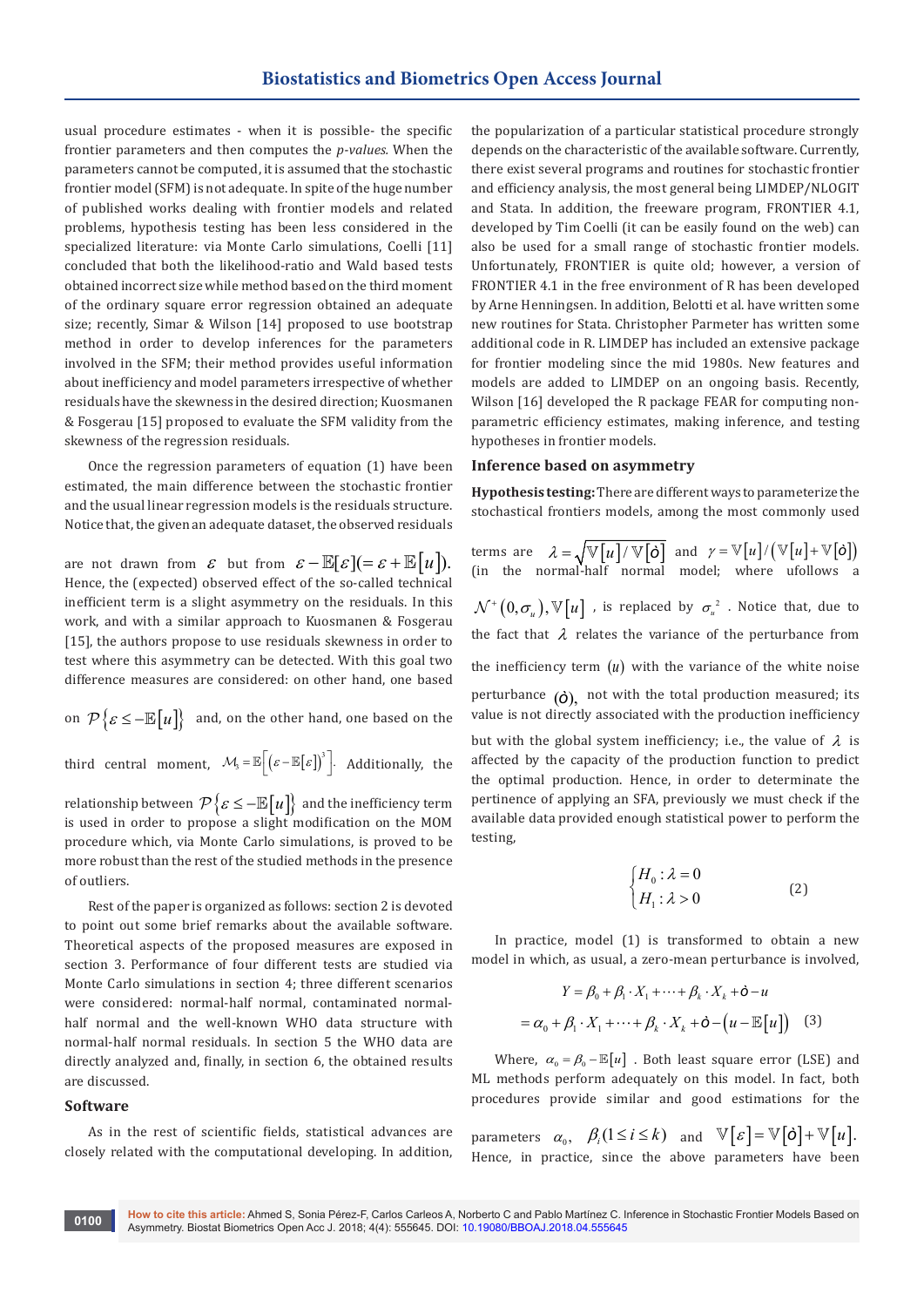estimated, the obtained residual,  $(\varepsilon =)\{e_1, \dots, e_N\}$  (Nstands for the available sample size), can be considered as a random sample drawn from  $\overline{\epsilon} = \varepsilon + \mathbb{E}[u]$ . Assuming that, under the null  $(\lambda = 0)$ ,  $\overline{\varepsilon}$  is symmetrically distributed, a positive  $\lambda$  – *value* should produce a decreased on the probability that  $\overline{\varepsilon}$  takes negative values. Note that this probability can be directly

estimated from  $\widehat{\bm{\mathcal{P}}}_N^0 = N^{-1}\sum\nolimits_{i=1}^N {{I}_{(-\infty,0]}} \left( {{e_i}} \right)$  $\hat{\mathcal{P}}_N^0 = N^{-1} \sum_{i=1}^N I_{(-\infty,0]}(e_i) \, I_A(x) = 1 \text{ if } x \in A$ and 0 otherwise). Therefore, applying the traditional sign test, we first propose to check the contrast in (2) from

$$
\begin{cases} H_0: \mathcal{P}\left\{ \overline{\varepsilon} \le 0 \right\} = 1/2 & \text{(4)}\\ H_1: \mathcal{P}\left\{ \overline{\varepsilon} \le 0 \right\} < 1/2 \end{cases}
$$

Despite the dependence among elements of  $\epsilon$  because  $\mathcal{E} = Q_x y$  where *y* is the vector of *N* observations from Y and  $Q_{\scriptscriptstyle X}$  is the orthogonal subspace projection matrix over the  $N$  observations of  $\mathbb X$  , under the null,  $N\!\cdot \!\widehat{\bm{\mathcal{P}}}_N^0$  could be approximated by a  $\mathcal{B}(N,1/2)$  (binomial distribution with parameters N and  $1/2$  and then, for a fixed nominal level  $\alpha$ ,

$$
\mathcal{R}_{P}(\alpha) = \left\{ \varepsilon \in \mathbb{R}^{N} / \widehat{\mathcal{P}}_{N}^{0} < b_{N,\alpha} \right\} \tag{5}
$$

Where,  $\mathcal{P}\{\mathcal{B}(N,1/2) < N \cdot b_{N,\alpha}\} \leq \alpha$ , is an approxiated critical region for the contrast (4) at level  $\alpha$ .

When, as usual, it is assumed that *ò* follows a symmetric distribution  $(\mathbb{E}[\mathbf{\dot{O}}^3] = 0)$ , it is also derived that  $\mathcal{M}_3 = \mathbb{E}\Big[\,\varepsilon^3\,\Big] = \mathbb{E}\Big[-u^3\,\Big].$  Since, in the stochastic frontier model context  $\lambda > 0$ ,  $(\mathcal{M}_3 < 0)$ , the contrast in (2) can also be tested from the contrast

$$
\begin{cases}\nH_0: \mathcal{M}_3 = 0 \\
H_1: \mathcal{M}_3 < 0\n\end{cases}
$$
\n(6)

Besides, for residuals normally distributed, the Central Limit Theorem (CLT) and the Slutski's Lemma guarantee the following result.

**Theorem 1:** Let  $\{e_1, \dots, e_N\}$  be a random sample from  $\overline{\mathcal{E}}\left(\sim \mathcal{N}\left(0, \sigma\right)\right)$ . Then, if  $\widehat{\mathcal{M}}_3 = N^{-1} \cdot \sum_{i=1}^N e_i^3$  and  $\mathcal{M}_3 = \mathbb{E}\left[\overline{\mathcal{E}}^3\right],$  $\widehat{\mathcal{M}}$  $\frac{1}{6 \cdot \hat{\sigma}^6}$   $\xrightarrow{\sim}$   $\mathcal{N}(0,1)$  $\overline{N}\cdot\frac{\overline{\mathcal{M}_3}-\mathcal{M}_3}{\overline{\mathcal{M}_3}-\mathcal{L}}$ σ  $\frac{\mathcal{M}_3 - \mathcal{M}_3}{\sqrt{6 \cdot \hat{\sigma}} \cdot \hat{\sigma}} \rightarrow \mathcal{N}(0,1)$  (7)

Where,  $\hat{\sigma} = \hat{\sigma}(N)$  is a estimator for  $\sigma$  satisfying

 $(\hat{\sigma}$  –  $\sigma$ ) —<sub>N</sub> → 0 in probability. Hence, the set

$$
\mathcal{R}_A(\alpha) = \left\{ \varepsilon \in \mathbb{R}^N \middle/ \widehat{\mathcal{M}}_3 < -\lambda_\alpha \cdot \sqrt{6 \cdot \widehat{\sigma}^6 / N} \right\} \tag{8}
$$

Where,  $\mathcal{P}\{\mathcal{N}(0,1) < -\lambda_{\alpha}\} \leq \alpha$  is an (asymptotic) critical region for the contrast (6) at level  $\alpha$ . It is worth to note that

the asymptotic normality for the estimator  $\widehat{\mathcal{M}}_3$  can be proved under weaker conditions; however, parametric models must be assumed in order to approximate its variance.

# **Confidence intervals**

Once it has been decided that, for the studied dataset, a stochastic frontier is the appealing appropriate model (this decision can be taken even when the null (2) is not rejected; in fact, in order to estimate the involved parameter, we only

need that  $\widehat{\cal P}_N^0 <$   $1/2$  and  $\widehat{\cal M}_3$  <  $0;$  the question of the "wrong" skewness deserves some discussion which was included in final section), the next step is to estimate the involved parameters and computing the respective confidence intervals. Usually, some parametric model is assumed at this point. In this section,

we use the  $P\{\bar{\varepsilon} \leq 0\}$  properties to make inferences on  $\lambda$  for the normal-half normal model and, from Monte Carlo simulations, it is studied the behavior of the obtained expressions.

Under the normal-half normal model, it is well-known that,

for each  $x \in \mathbb{R}$ , the distribution function of the composite disturbance  $\dot{O} - u$  is,

$$
\mathcal{P}\{\mathbf{\dot{o}}-u\leq x\}=\int_{-\infty}^{x}\frac{2}{\sigma}\cdot\varphi\big(t\cdot\sigma^{-1}\big)\cdot\big[1-\Phi(t\cdot\lambda\cdot\sigma^{-1})\big]dt\tag{9}
$$

Where,  $\sigma^2 = \sigma_0^2 + \sigma_u^2 (\dot{\sigma} \sim \mathcal{N}(0, \sigma_0))$  and  $u \sim \mathcal{N}^+(0, \sigma_u)$ ,  $\lambda = \sigma_u / \sigma_{\dot{\sigma}}, \phi$ 

and  $\ddot{O}$  stand for the density and the distribution functions of a standard normal law, respectively. Then, we have that

$$
\mathcal{P}_0 = \mathcal{P}\left\{\overline{\varepsilon} \le 0\right\} = \mathcal{P}\left\{\mathbf{\hat{O}} - u \le -\mathbb{E}\left[u\right]\right\}
$$

$$
= \int_{-\infty}^{\sqrt{(2/\pi)\lambda}} \frac{2}{\sqrt{1+\lambda^2}} \cdot \varphi\left(\frac{t}{\sqrt{1+\lambda^2}}\right) \cdot \left[\mathbf{\hat{O}} - \left(\frac{\lambda \cdot t}{\sqrt{1+\lambda^2}}\right)\right] dt \in \mathcal{G} \lambda
$$

i.e.,  $\mathcal{P}_0$  only depends on the  $\lambda$  values. In addition,  $N \cdot \widehat{\mathcal{P}}_{N}^{0}$ follows again approximately a  $\mathcal{B}(N,\mathcal{G}(\lambda))$  distribution, if  $I_{N, \alpha/2}$  and  $S_{N, \alpha/2}$  are the lower and the upper bound of a confidence interval (at level1- $\alpha$ ) for  $\mathcal{G}(\lambda),$  then  $\mathcal{G}^{-1}\left( I_{N,a/2} \right)$  and  $\mathcal{G}^{-1}(S_{N, \alpha/2})$  are the upper and the lower bound of a confidence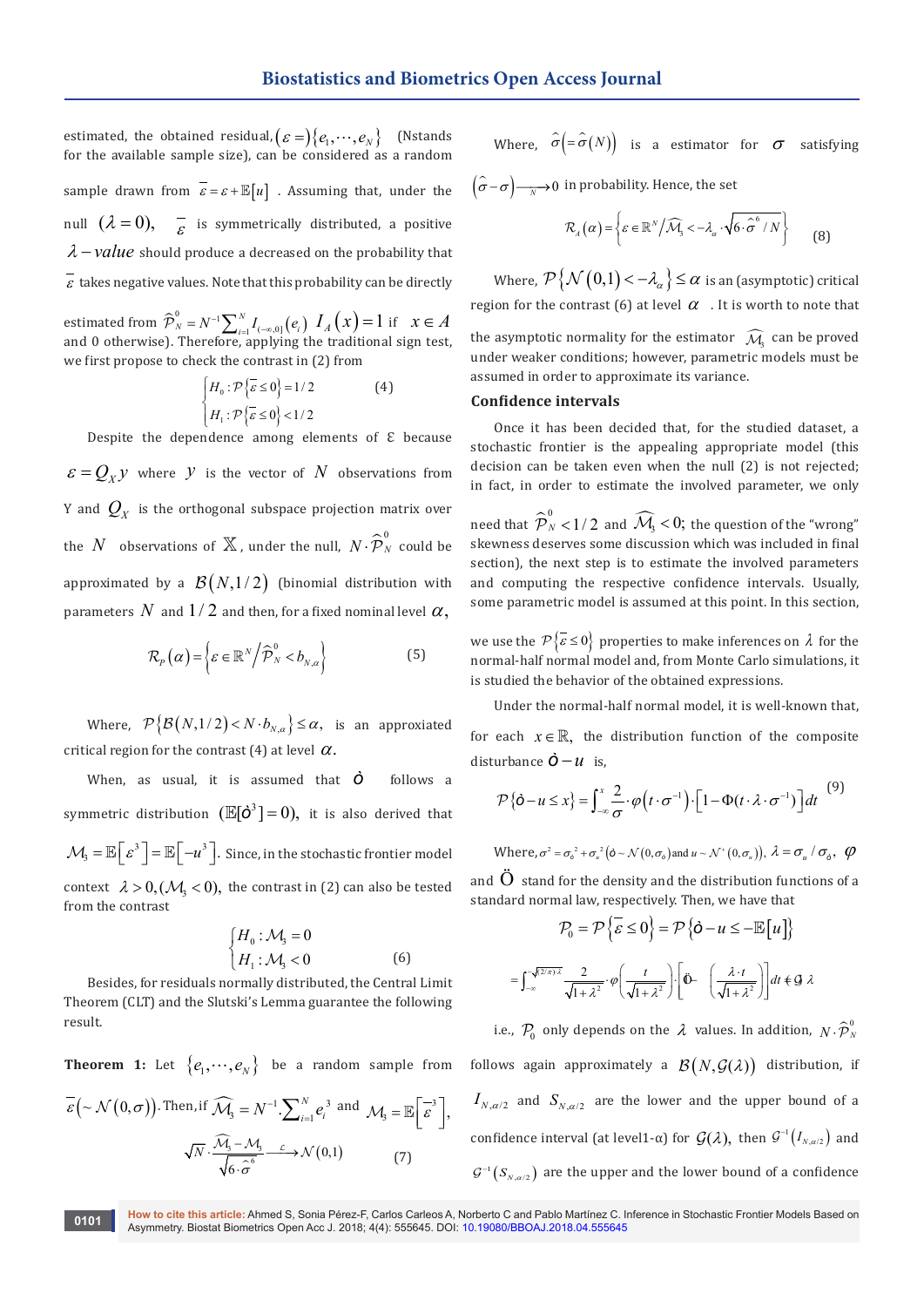interval (at level ) for  $\lambda$ . Of course, bootstrap methods can also be used in order to improve the variance estimation. Unfortunately, the function  $\mathcal{G}^{-1}$  cannot be directly computed and, with this goal, numerical methods must be used. Figure 1 depicts the numeric computation for the function  $\mathcal G$ . Note that

it is not defined for  $\mathcal{P}\left\{\overline{\varepsilon} \leq 0\right\} \geq 1/2$ .



As it is well-known, the value of  $\lambda$  can also be derived

from the  $M$ , parameter. Particularly, it holds the following relationships:

$$
\mathbb{V}[u] = \left(\frac{\mathcal{M}_3}{\sqrt{2/\pi}(1-4/\pi)}\right)^{2/3}
$$

$$
\mathbb{V}[\mathbf{0}] = \mathbb{V}[\varepsilon] - \frac{\pi - 2}{\pi} \cdot \mathbb{V}[u].
$$

Therefore, for  $\widehat{\mathcal{M}}_s \leq 0$ ,  $\lambda$  can be directly estimated by using a plug-in method.

#### **Monte carlo simulations**

The practical behavior of the methodology exposed above is studied via Monte Carlo simulations. Three different scenarios have been considered. The first one is a simple normal-half normal situation; a sample with size  $N, X$ , is

drawn from a standard normal distribution and then, it is computed  $Y = 1 + X + \dot{\mathbf{O}} - u$ , where  $\dot{\mathbf{O}}$  follows a standard normal distribution and  $u \sim \mathcal{N}^+(0, \lambda)$  with  $\lambda^2 = 0$  (null),  $0.5, 1, 2, 4$  . The second scenario, contaminated normal-half normal, is similar to the previous one but, approximately, the 2.5%of the data are contaminated by a perturbation following

the mixture  $1/2 \cdot \mathcal{N}(-3,0.1) + 1/2 \cdot \mathcal{N}(3,0.1)$ . Note that, in this scenario, the distribution of the white noise,  $\dot{\mathcal{O}}$  is not

exactly a  $\mathcal{N}(0,1)$  but, approximately, the mixture 0.0125

 $\mathcal{N}(-3, 0.1) + 0.975 \cdot \mathcal{N}(0, 1) + 0.0125 \cdot \mathcal{N}(3, 0.1)$ . Finally, in the third scenario, we consider a model with one dependent variable and three regressors the covariance matrix and the linear regression model structure as well as the total variance of the residuals are based on the WHO data adding a normal-half normal perturbation (complete information of this dataset is provided as Appendix).

#### **Hypothesis testing**

In this subsection, we investigate the capacity of the previous tests for detecting the presence of skewness under the three scenarios described above. Results based on 5,000 Monte Carlo

iterations for the tests based on regions (5)  $(P_0)$  and (8)  $(S_k)$ , by using the standard Wald-based method, W(the R package frontier was used with this goal) and by a simple analysis of the residuals normality using the traditional Shapiro-Wilks test

 $(S-W)$  are provided in the following tables and figures. Table 1 shows the rejection proportions for the normal-half normal model when  $\lambda = 0$  (null) at nominal levels  $\alpha = 0.05$  and

 $\alpha = 0.10$ . Nominal levels were respected by  $P_0$ ,  $S_k$  and  $(S-W)$ methods but, the standard W test obtained catastrophic results;

at level  $\alpha = 0.05$  between 12.8% and 21.5% of samples were rejected.

|                |       | $\alpha = 0.05$ |       | $\alpha = 0.10$ |       |       |       |       |
|----------------|-------|-----------------|-------|-----------------|-------|-------|-------|-------|
| $\overline{N}$ | $P_0$ | $S_k$           | $S-W$ | W               | $P_0$ | $S_k$ | $S-W$ | W     |
| 100            | 0.067 | 0.043           | 0.048 | 0.215           | 0.117 | 0.089 | 0.099 | 0.241 |
| 500            | 0.054 | 0.05            | 0.047 | 0.166           | 0.096 | 0.094 | 0.096 | 0.198 |
| 1000           | 0.05  | 0.045           | 0.05  | 0.151           | 0.094 | 0.096 | 0.099 | 0.196 |
| 2500           | 0.044 | 0.049           | 0.051 | 0.14            | 0.101 | 0.099 | 0.102 | 0.179 |
| 5000           | 0.052 | 0.05            | 0.041 | 0.128           | 0.1   | 0.083 | 0.086 | 0.17  |

**Table 1:** Observed rejection proportions in 5,000Monte Carlo simulations for the normal-half normal model with  $\lambda = 0$  (null hypothesis).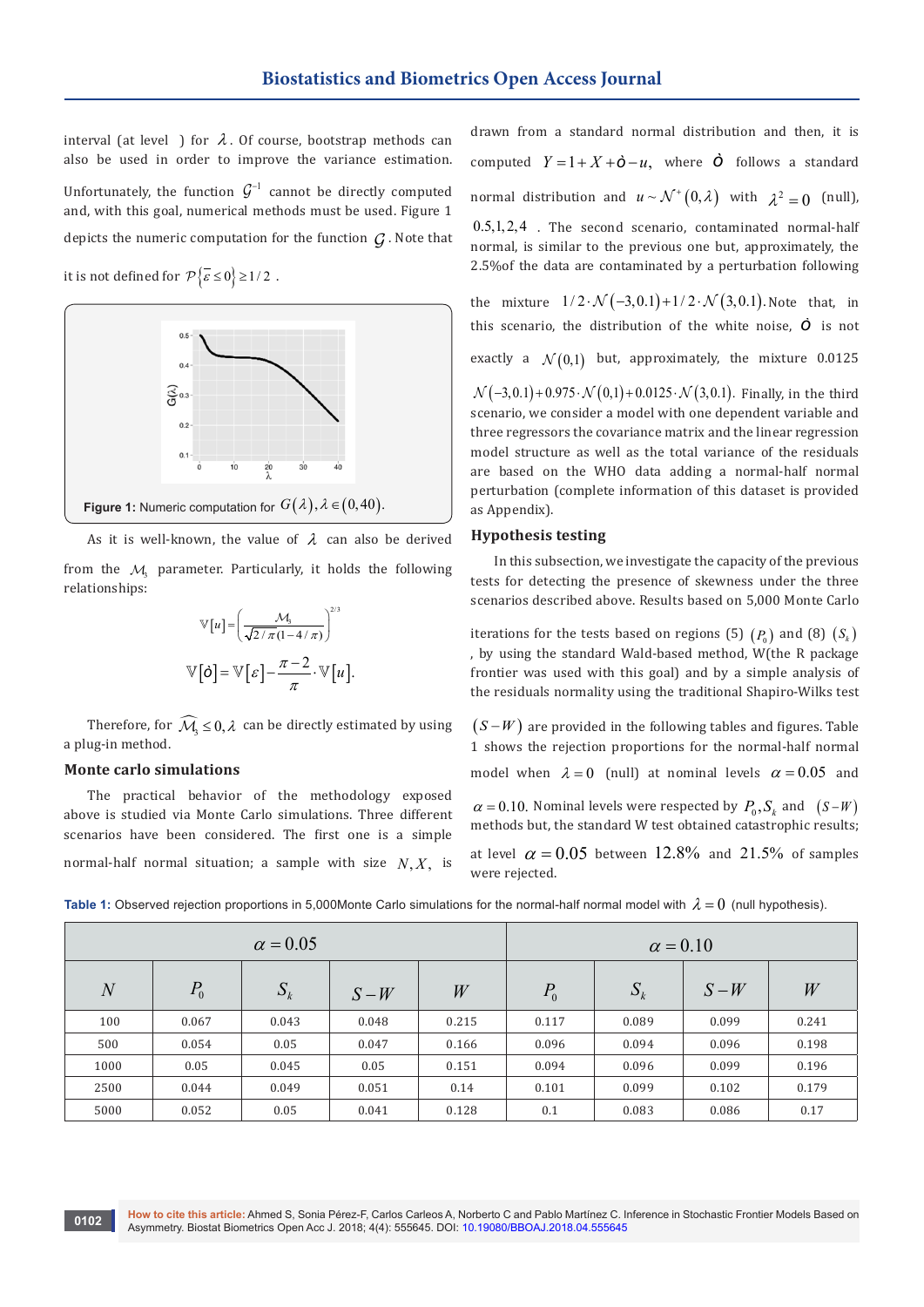

Figure 2 shows the observed rejection proportions for the

four considered tests for  $\lambda^2 = 1/2, 1, 2$  and 4. Logically, the Wald test is always the best one; it obtained a good power even

for  $\lambda = 0$ . It is followed by  $S_k$  and  $S - W$ . The new introduced

test,  $P_0$ , obtained the worst results. Note that even for  $\lambda = 1$ and N=1,000 the observed power does not achieve 80%. Table 2 shows the observed rejection proportions for 5,000 Monte Carlo iterations under the scenario 2 (contaminated normal-half normal). All considered test overestimated the nominal level. Logically, Shapiro-Wilks test increases the rejection proportion with the sample size; note that, in this case, the null hypothesis is not true because the residuals are normal distributed. However,

test based on  $P_0$  shows itself more robust than the others; at level  $\alpha = 0.05$ , it rejected a maximum of 8.3% (N=100) and around the 6% when sample size increases. The rejection

proportion for the tests based on  $S_k$  and W increased with the sample size to achieve the 20.3% and 60.5% for N=5,000 and

 $\alpha$  = 0.05, respectively.

**Table 2:** Observed rejection proportions in 5,000Monte Carlo simulations for the contaminated normal-half normal model with  $\lambda = 0$  (null hypothesis).

|                |       | $\alpha = 0.05$ |                      | $\alpha = 0.10$ |       |       |              |       |
|----------------|-------|-----------------|----------------------|-----------------|-------|-------|--------------|-------|
| $\overline{N}$ | $P_0$ | $S_k$           | $S-W$                | W               | $P_0$ | $S_k$ | $S-W$        | W     |
| 100            | 0.083 | 0.167           | 0.344                | 0.308           | 0.142 | 0.227 | 0.423        | 0.337 |
| 500            | 0.066 | 0.188           | 0.846                | 0.354           | 0.116 | 0.244 | 0.89         | 0.344 |
| 1000           | 0.066 | 0.208           | 0.981                | 0.407           | 0.117 | 0.258 | 0.99         | 0.443 |
| 2500           | 0.062 | 0.211           | $\mathbf{1}$         | 0.521           | 0.116 | 0.256 | $\mathbf{1}$ | 0.559 |
| 5000           | 0.063 | 0.203           | $\blacktriangleleft$ | 0.605           | 0.109 | 0.255 | 1            | 0.643 |

**Table 3:** Observed rejection proportions in 5,000Monte Carlo simulations for the WHO based data with normal-half normal residuals for  $\lambda = 0$ (null hypothesis).

|                |       | $\alpha = 0.05$ |              | $\alpha = 0.10$ |         |                |              |                |
|----------------|-------|-----------------|--------------|-----------------|---------|----------------|--------------|----------------|
| $\overline{N}$ | $P_0$ | $\overline{N}$  | $P_0$        | $\overline{N}$  | $P_{0}$ | $\overline{N}$ | $P_0$        | $\overline{N}$ |
| 100            | 0.083 | 0.167           | 0.344        | 0.308           | 0.142   | 0.227          | 0.423        | 0.337          |
| 500            | 0.066 | 0.188           | 0.846        | 0.354           | 0.116   | 0.244          | 0.89         | 0.344          |
| 1000           | 0.066 | 0.208           | 0.981        | 0.407           | 0.117   | 0.258          | 0.99         | 0.443          |
| 2500           | 0.062 | 0.211           | $\mathbf{1}$ | 0.521           | 0.116   | 0.256          | $\mathbf{1}$ | 0.559          |
| 5000           | 0.063 | 0.203           | $\mathbf{1}$ | 0.605           | 0.109   | 0.255          | $\mathbf{1}$ | 0.643          |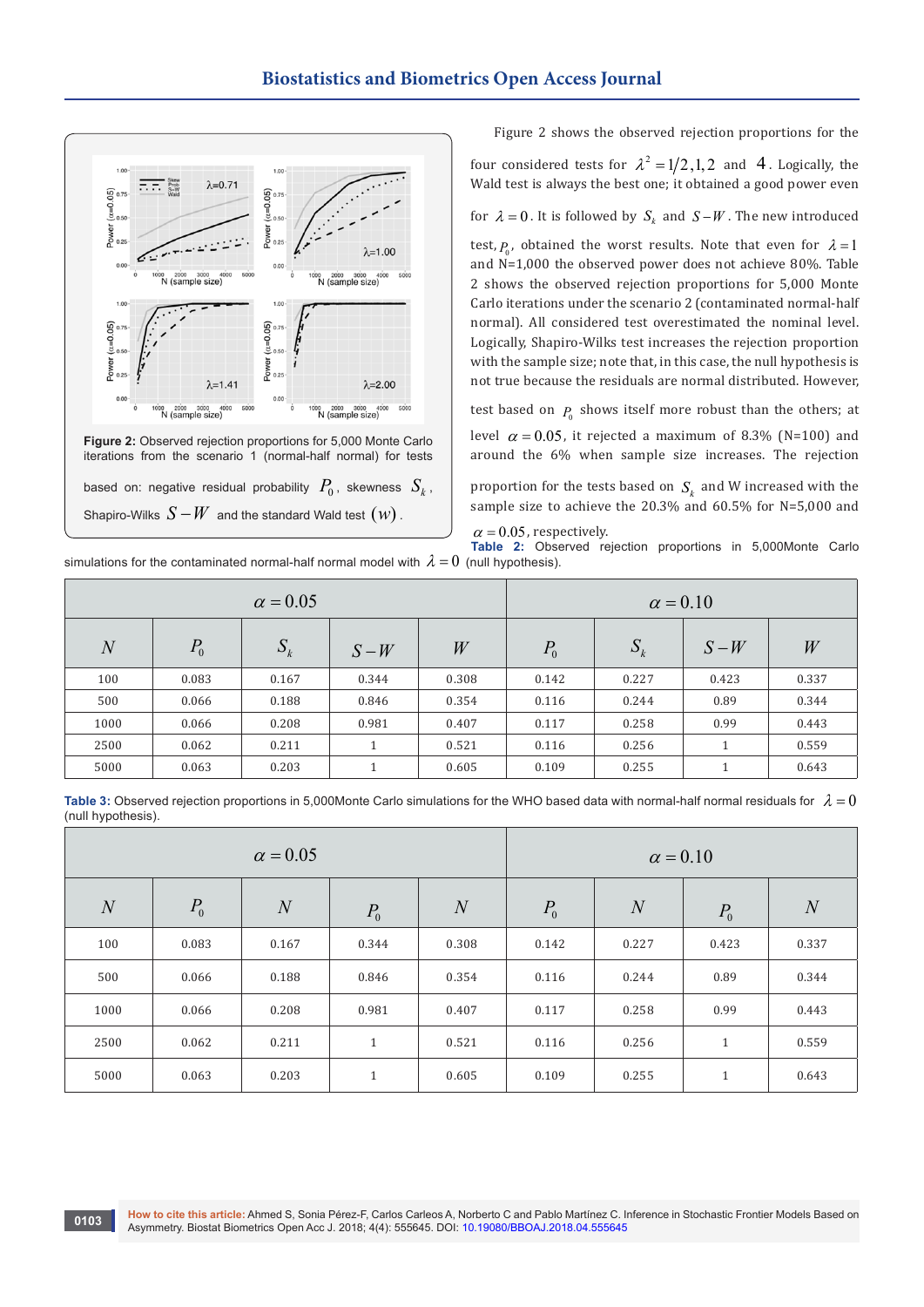

**Figure 3:** Observed rejection proportions for 5,000 Monte Carlo iterations from the scenario 2 (contaminated normal-half normal) for tests based on: negative residual probability  $P_0$ , skewness  $\overline{S}_k$  , Shapiro-Wilks  $\overline{S}-W$  and the standard Wald test  $\left( w\right)$  .



Figure 3 is similar to Figure 2 for the contaminated normalhalf normal scenario. Because, at this scenario, it does not hold the residuals normality even for  $\ddot{\mathbf{e}} = \mathbf{0}$ , the Shapiro-Wilks test has not been included in this plot. The Wald test was, again, the most powerful one; remember that the rejection proportion under the null was also really high. Tests based on  $S_k$  and  $P_0$  had similar behaviour although  $S_k$  was always better than  $P_0$ . Finally, Table 3 shows the observed rejection proportions, under the null, for

the third considered scenario. Tests based on  $P_0$ ,  $S_k$  and  $S-W$ respected the two considered nominal levels. However, the Wald test increased the rejection proportion with the sample size, even it overcame the 50% for N=5,000and  $\alpha$ =0.05. Figure 4 shows the observed power for the four studied tests in the third described scenario. The results were not essentially different to the ones observed in Figure 2. However, it is worth to remark that, in this scenario which is more complex than the previous

ones, for  $\lambda^2 = 1/2, 1, 2$ , the Wald test worked worse than  $S_i$ and, for the largest  $\lambda$ , even worse than the Shapiro-Wilks and

 $P_0$  tests. In addition,  $P_0$  shows itself more competitive since it is not affected for the new scenario.

#### **Confidence intervals**

In order to study the quality of the estimation provided by the skewness based methods and the usual maximum-likelihood based one, we explored the coverage percentage of symmetric 95% confidence intervals built by using the usual naive bootstrap method (200 replications) for the procedures based

on the probability  $(P_0)$  and  $(S_k)$  the moments . In addition, the R package frontier is used to compute the confidence interval for the maximum-likelihood method. Table 4 shows the observed results in 5,000 Monte Carlo iterations from the scenario 1. Obviously, estimations have only been computed when it was possible (final sample used is provided as % valid). With the coverage percentage, the length of the 95% confidence interval is reported by  $mean \pm sd$  (*standard deviation*). Results show that

only the  $P_{0}$  estimator achieved the expected coverage percentage

in all situations.  $S_k$  an  $W_d$  estimators obtained really poor results

for small sample and mild  $\lambda$  – *values*. The *W* estimator directly

cannot be used for  $\lambda^2$  lower than 1 and if  $\lambda^2 = 1$  sample size must be really large. Table 5 is similar to Table 4 when samples are drawn from scenario 2. The three considered tests obtained

bad results in this setting.  $S_k$  and Westimators achieved really poor coverage. These results were only similar to the expected ones for  $\lambda$ =2. In addition, the coverage percentage decreased with the sample size for the three investigated estimators. In spite of the length of the respective confidence intervals were

the largest, only  $P_0$  obtained reasonable results for most of the considered situations. Table 6 shows the observed results for the scenario 3. These results were not different to the ones obtained in Table 4. Usual estimator based on the maximum-likelihood

ratio only worked for  $\lambda^2 \geq 2$  and  $N \geq 1,000$ .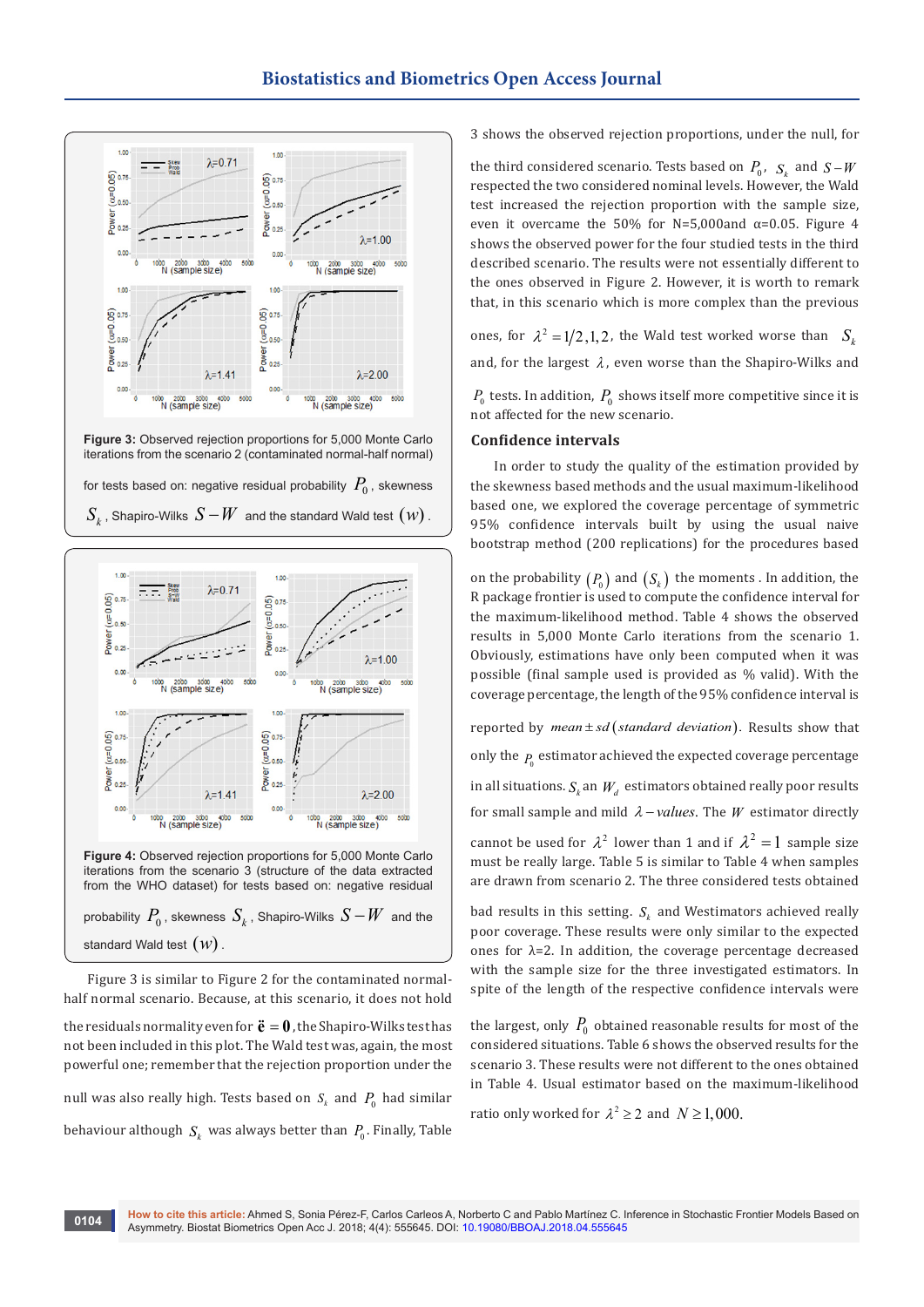| Table 4: Coverage percentage for the 95% confidence interval and length of these confidence intervals expressed as $\textit{mean} \pm \textit{sd}$ (standard |  |
|--------------------------------------------------------------------------------------------------------------------------------------------------------------|--|
| deviation) for the estimators based on $P_0$ , $S_k$ (confidence intervals computed via 200bootstrap resamples) and W estimators (computed with              |  |

the R package frontier) for the scenario 1 (normal-half normal).

|                |                |           | % Coverage |       | Conf. Int. length (mean $\pm sd$ ) |                 |                  |                 |
|----------------|----------------|-----------|------------|-------|------------------------------------|-----------------|------------------|-----------------|
| $\lambda^2$    | $\overline{N}$ | $%$ valid | $P_0$      | $S_k$ | W                                  | $P_0$           | $S_k$            | W               |
|                | 500            | 8.50%     | 0.939      | 0.628 | 0.143                              | $2.72 \pm 0.78$ | $1.42 \pm 0.35$  | $1.82 \pm 0.31$ |
| 1/2            | 1000           | 13.00%    | 0.931      | 0.777 | 0.401                              | $1.85 \pm 0.22$ | $1.04 \pm 0.18$  | $1.14 \pm 0.12$ |
|                | 5000           | 40.00%    | 0.96       | 0.944 | 0.876                              | $1.10 \pm 0.16$ | $0.59 \pm 0.08$  | $0.56 \pm 0.06$ |
| $\mathbf{1}$   | 500            | 24.80%    | 0.958      | 0.911 | 0.675                              | $2.83 \pm 1.17$ | $1.47 \pm 0.47$  | $1.80 \pm 0.30$ |
|                | 1000           | 40.80%    | 0.974      | 0.942 | 0.852                              | $1.87 \pm 0.23$ | $1.03 \pm 0.18$  | $1.10 \pm 0.11$ |
|                | 5000           | 95.50%    | 0.967      | 0.973 | 0.957                              | $1.01 \pm 0.22$ | $0.49 \pm 0.007$ | $0.48 \pm 0.04$ |
|                | 500            | 66.50%    | 0.985      | 0.978 | 0.897                              | $3.30 \pm 2.14$ | $1.57 \pm 0.76$  | $1.75 \pm 0.27$ |
| $\overline{2}$ | 1000           | 91.90%    | 0.979      | 0.976 | 0.935                              | $1.02 \pm 0.29$ | $1.02 \pm 0.22$  | $1.06 \pm 0.09$ |
|                | 5000           | 99.70%    | 0.954      | 0.944 | 0.959                              | $0.72 \pm 0.09$ | $0.44 \pm 0.05$  | $0.42 \pm 0.03$ |
| $\overline{4}$ | 500            | 97.60%    | 0.984      | 0.949 | 0.931                              | $5.61 \pm 4.71$ | $2.10 \pm 1.70$  | $1.88 \pm 0.35$ |
|                | 1000           | 100%      | 0.962      | 0.93  | 0.943                              | $2.33 \pm 1.53$ | $1.30 \pm 0.58$  | $1.12 \pm 0.23$ |
|                | 5000           | 100%      | 0.957      | 0.94  | 0.95                               | $0.77 \pm 0.08$ | $0.54 \pm 0.08$  | $0.45 \pm 0.09$ |

**Table 5:** Coverage percentage for the 95% confidence interval and length of these confidence intervals expressed as  $mean \pm sd$  (standard

deviation) for the estimators based on  $\,P_0$  ,  $\,S_k\,$  (confidence intervals computed via 200bootstrap resamples) and W estimators (computed with the R package frontier) for the scenario 2 (contaminated normal-half normal).

|              |                |           | % Coverage |       | Conf. Int. length (mean $\pm sd$ ) |                 |                 |                 |
|--------------|----------------|-----------|------------|-------|------------------------------------|-----------------|-----------------|-----------------|
| $\lambda^2$  | $\overline{N}$ | $%$ valid | $P_0$      | $S_k$ | W                                  | $P_{0}$         | $S_{k}$         | W               |
| 1/2          | 500            | 43.20%    | 0.922      | 0.338 | 0.02                               | $2.90 \pm 1.31$ | $3.04 \pm 8.27$ | $1.41 \pm 0.23$ |
|              | 1000           | 70.00%    | 0.898      | 0.283 | 0.034                              | $1.90 \pm 0.25$ | $1.54 \pm 068$  | $0.94 \pm 0.09$ |
|              | 5000           | 99.20%    | 0.646      | 0.005 | 0.001                              | $0.95 \pm 0.22$ | $0.60 \pm 0.08$ | $0.39 \pm 0.02$ |
| $\mathbf{1}$ | 500            | 58.80%    | 0.926      | 0.697 | 0.358                              | $3.18 \pm 2.01$ | $2.51 \pm 2.05$ | $1.58 \pm 0.23$ |
|              | 1000           | 86.20%    | 0.924      | 0.592 | 0.392                              | $1.93 \pm 0.24$ | $1.37 \pm 0.58$ | $0.97 \pm 0.10$ |
|              | 5000           | 99.80%    | 0.733      | 0.046 | 0.038                              | $0.8 \pm 016$   | $0.56 \pm 0.08$ | $0.39 \pm 0.04$ |

**How to cite this article:** Ahmed S, Sonia Pérez-F, Carlos Carleos A, Norberto C and Pablo Martínez C. Inference in Stochastic Frontier Models Based on Asymmetry. Biostat Biometrics Open Acc J. 2018; 4(4): 555645. DOI: [10.19080/BBOAJ.2018.04.555645](http://dx.doi.org/10.19080/BBOAJ.2018.04.555645)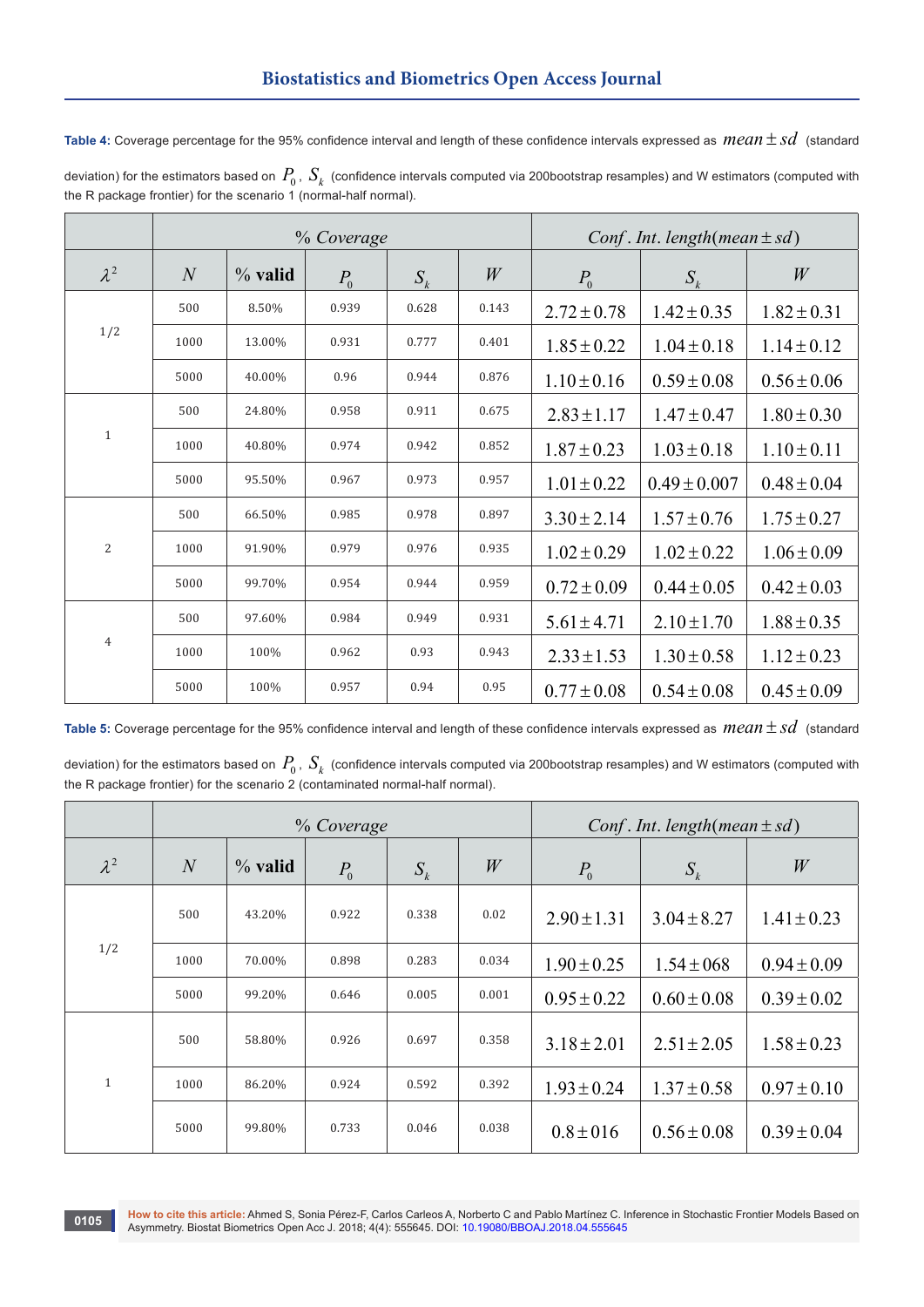# **Biostatistics and Biometrics Open Access Journal**

| 2 | 500  | 85.30% | 0.965 | 0.915 | 0.752 | $3.85 \pm 2.99$ | $2.23 \pm 1.78$ | $1.67 \pm 0.25$ |
|---|------|--------|-------|-------|-------|-----------------|-----------------|-----------------|
|   | 1000 | 98.50% | 0.948 | 0.829 | 0.718 | $1.98 \pm 0.48$ | $1.32 \pm 069$  | $1.01 \pm 0.10$ |
|   | 5000 | 100%   | 0.814 | 0.293 | 0.328 | $0.71 \pm 0.06$ | $0.55 \pm 0.09$ | $0.41 \pm 0.06$ |
| 4 | 500  | 98.80% | 0.976 | 0.965 | 0.876 | $6.58 \pm 5.38$ | $2.77 \pm 2.52$ | $1.88 \pm 0.37$ |
|   | 1000 | 99.90% | 0.956 | 0.931 | 0.868 | $2.69 \pm 2.11$ | $1.66 \pm 1.28$ | $1.14 \pm 014$  |
|   | 5000 | 100%   | 0.912 | 0.799 | 0.768 | $0.82 \pm 0.10$ | $0.64 \pm 0.13$ | $0.46 \pm 0.03$ |

Table 6: Coverage percentage for the 95% confidence interval and length of these confidence intervals expressed as *mean*  $\pm sd$  (standard

deviation) for the estimators based on  $P_0$ ,  $S_k$  (confidence intervals computed via 200bootstrap resamples) and W estimators (computed with the R package frontier) for the scenario 3 (normal-half normal based on the WHO data structure).

|                |                   |           | % Coverage |       | Conf. Int. length(mean $\pm sd$ ) |       |       |                 |
|----------------|-------------------|-----------|------------|-------|-----------------------------------|-------|-------|-----------------|
| $\lambda^2$    | $\mathcal{N}_{0}$ | $%$ valid | $P_{0}$    | $S_k$ | W                                 | $P_0$ | $S_k$ | W               |
|                | 500               | 8.50%     | 0.946      | 0.686 | 0.163                             | 2.67  | 1.43  | $1.88 \pm 0.35$ |
| 1/2            | 1000              | 12.40%    | 0.934      | 0.779 | 0.389                             | 1.88  | 1.03  | $1.15 \pm 0.11$ |
|                | 5000              | 39.90%    | 0.958      | 0.944 | 0.881                             | 1.12  | 0.59  | $0.56 \pm 0.06$ |
| $\mathbf{1}$   | 500               | 24.20%    | 0.977      | 0.91  | 0.636                             | 2.83  | 1.48  | $1.81 \pm 0.32$ |
|                | 1000              | 41.10%    | 0.972      | 0.951 | 0.837                             | 1.9   | 1.04  | $1.11 \pm 0.11$ |
|                | 5000              | 95.90%    | 0.972      | 0.972 | 0.949                             | 1.01  | 0.49  | $0.48 \pm 0.04$ |
|                | 500               | 64.60%    | 0.988      | 0.978 | 0.882                             | 3.33  | 1.59  | $1.78 \pm 0.59$ |
| $\overline{2}$ | 1000              | 91.30%    | 0.988      | 0.975 | 0.932                             | 1.45  | 1.02  | $1.06 \pm 0.09$ |
|                | 5000              | 99.90%    | 0.961      | 0.942 | 0.947                             | 0.72  | 0.44  | $0.41 \pm 0.01$ |
| $\overline{4}$ | 500               | 99.80%    | 0.97       | 0.925 | 0.864                             | 2.36  | 1.28  | $1.13 \pm 0.11$ |
|                | 1000              | 99.90%    | 0.956      | 0.931 | 0.94                              | 1.69  | 0.84  | $0.73 \pm 0.04$ |
|                | 5000              | 100%      | 0.954      | 0.941 | 0.942                             | 0.78  | 0.54  | $0.45 \pm 0.02$ |

#### **Real data analysis: the WHO data**

In order to illustrate the practical behavior of the investigated estimators, the well-known data from the World Health Organization (WHO) is studied [17]. Particularly, we consider data referred to the year 1997 with a total of 227 world

regions  $(= N \text{ and we try to model the Disability Adjusted Life})$ Expectancy (DALE) from the regressors: per pro-capita health expenditure (HEXP) and educational attaintment (HC). Last variable is considered in quadratic form and therefore the regressor HC2 (square of the educational attaintment) is also included in the model. Since the logarithm transformation is usually applied, the standard least square error method provides

the equation,

 $\log \log (DALE) = 3.24 + 0.07 \cdot \log (HEXP) + 0.25 \cdot \log (HC) - 0.03 \cdot \log (HC2) + \varepsilon$ 

Where,  $\mathbb{V}[\phi] = 0.017$  and  $R^2 = 0.719$ ,  $P_0 = \mathcal{P}\{\varepsilon \le 0\} = 0.493$ , hence based on the probability estimator, and assuming the normalhalf normal model  $\hat{\lambda} = 0.874$ ; the *p-value* associated with the null  $H_0$ :  $P_0 = 1/2$  was 0.629. On the other hand,  $\widehat{\mathcal{M}}_3 = -0.003$ ; the *p*-value associated with the null  $H_0$ :  $M_3 = 0$  was 0.929. The value of  $\widehat{\mathcal{M}}_3$  is too close to zero and does not allow to estimate  $\lambda > 0$ . The maximum-likelihood based procedure provided a  $\lambda$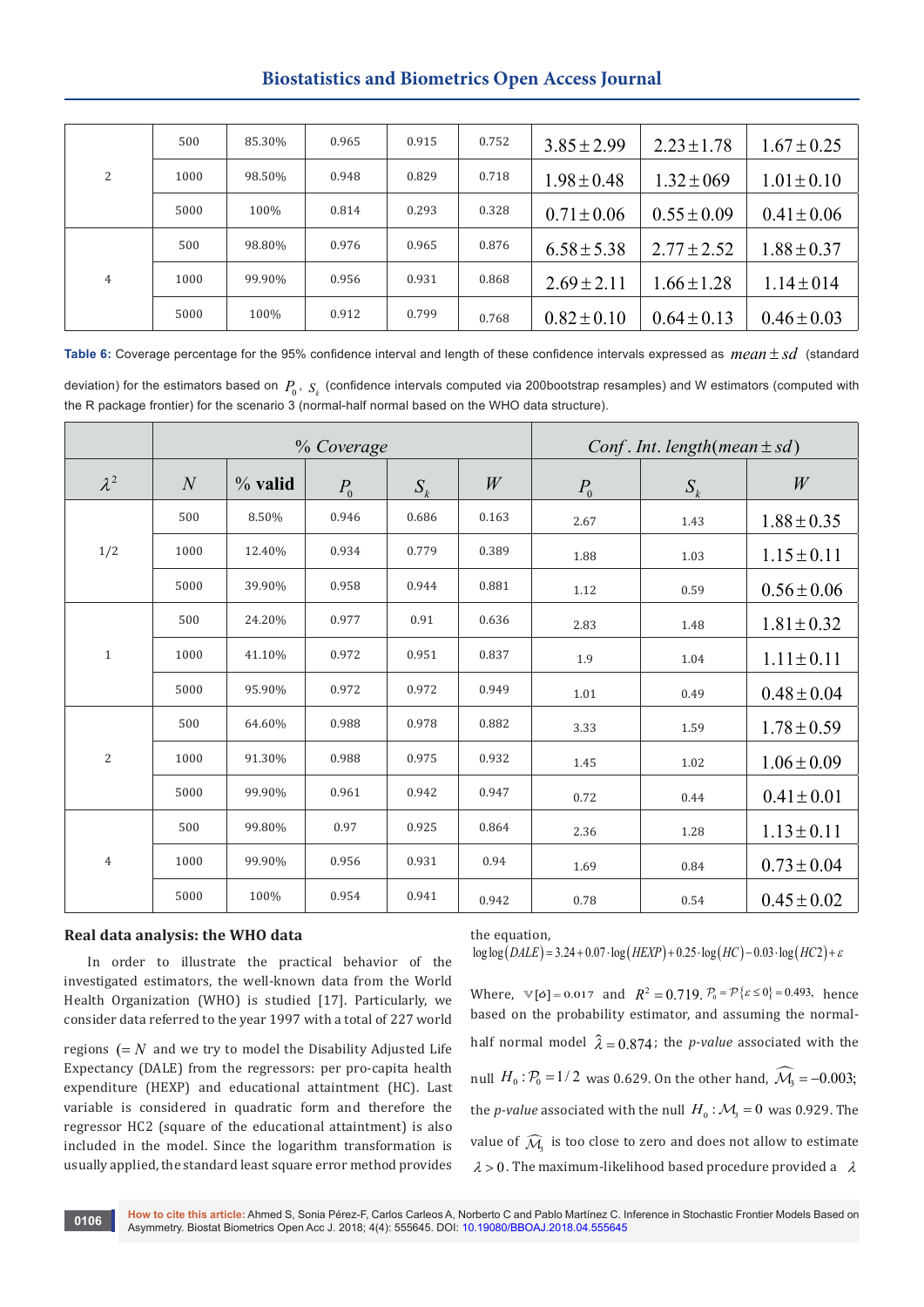estimator of 5.76 with a p-value=0.001. The parameters were also slightly different and the obtained equation was,

 $\log (DALE) = 3.47 + 0.06 \cdot \log (HEXP) + 0.37 \cdot \log (HC) - 0.15 \cdot \log (HC2) + \dot{\sigma} - u$ 

Figure 5 depicts the densities for the model based on the maximum-likelihood with residuals normal-half normal

distributed  $(\hat{\lambda} = 5.76)$ , on  $\hat{\mathcal{P}}_N^0(\hat{\lambda} = 0.874)$ , for normal residuals

 $(\lambda = 0)$  and kernel density estimation for the observed residuals. Although it seems that the residuals are not drawn from a normal law Shapiro-Wilks test rejects this hypothesis with a p-value=0.001, the kernel density estimation (KDE) is far from the normal model but also far from the normal-half normal estimated from the maximum-likelihood method.



#### **Discussion**

Stochastic frontier models are conventionally used in order to study production and cost functions. The specialized literature focuses are, mainly, the estimation of the parameters of these functions by regression techniques. Parametric normalhalf normal residuals joint with the maximum-likelihood method is, probably, the most frequently employed procedure. In the voluminous literature on this topic, statistical testing of the properties of the disturbance term has attracted little attention. In this work, the authors deal with the stochastic frontier model identification from a statistical approach. Via Monte Carlo simulations, we study the performance of the Wald test computed from the R package frontier. The results were catastrophic; Wald test respects neither the nominal levels nor the coverage percentages in most of the considered situations. Moreover, in the outliers' presence, the obtained results were extremely poor. These results support previous works which achieved similar conclusions [11,14].

Similarly, to Kuosmanen & Fosgerau [15], we proposed to study the residuals expected skewness in order to make inference about the data capacity to establish a stochastic frontier model. In spite that Simar and Wilson [16] and Feng et al. [18] worked on the so-called "wrong" skewness and it seems clear that, even

when the stochastic frontier model is correctly specified, data can present "wrong" skewness. We assume that, in these cases, data have not provided enough evidence to estimate the potential SFA.

The new proposed estimator, based on the expression  ${\mathcal{P}} {\bar{\varepsilon}} \le 0$ is really easy to compute, fully non-parametric and very robust, which implies being a bit conservative when there is not outlier in the sample. The analysis of the considered real dataset was

really enlightening; while  $\widehat{\mathcal{M}}_{\!\scriptscriptstyle\beta}$  estimator provided a really close

to zero estimation,  $\widehat{\cal P}_N^0$  obtained a  $\,\lambda\,$  estimation close to 1 (it was poor taking into account the available sample size and the power observed in the Monte Carlo study). The Wald method provides

a  $\lambda$  – *value* larger than 5. The observation of the residuals distribution suggests a lack of normality in their distribution, but the adjustment to the normal-half normal model proposed by the maximum-likelihood method was even worse. It seems that the maximum-likelihood method assigns all deviation from normality to the so-called inefficiency; however, as it is wellknown, a regression model can have different problems which produce a lack of normality in the residuals distribution.

In short, stochastic frontier models frequently try to detect a slight deviation in the normality of the residuals; this deviation is assigned to the inefficiency term. However, detecting these deviations is really difficult without huge samples. In addition, the origin of these deviations cannot be the inefficiency term; in particular, there exists different causes which provoke this effect. A deep study of the residuals distribution, particularly of their symmetry can drive to obtain a good knowledge about the real nature of the model. Of course, the application of (relatively) modern techniques to analyzed the symmetry of the perturbance distributions or methods based on quantiles among many others can be useful [19,20].

# **Acknowledgement**

First author has been supported by grant of Erasmus Mundus MEDASTAR (Mediterranean Area for Science Technology and Research) program, 2011-4051/002-001-EMA2. The authors acknowledge support by the Grants MTM2015-63971-P and MTM2014-55966-P from the Spanish Ministerio of Economía y Competitividad, FC-15-GRUPIN14-101 from the Principado de Asturias and Severo Ochoa BP16118 (this one for Pérez-Fernández).

#### **References**

- 1. [Aigner D, Lovell CAK, Schmidt P \(1977\) Formulation and estimation](https://www.sciencedirect.com/science/article/pii/0304407677900525)  [of stochastic frontiers production function models. Journal of](https://www.sciencedirect.com/science/article/pii/0304407677900525)  [Econometrics 6: 21-37.](https://www.sciencedirect.com/science/article/pii/0304407677900525)
- 2. Meeusen W, Van den BJ (1977) Efficiency estimation from Cobb-Douglas production functions with composed error. International Economic Review 18: 435-444.
- 3. Fan Y, Li Q, Weersink A (1996) Semiparametric estimation of stochastic production frontier models. Journal of Business and Economic Statistics 14: 460-468.